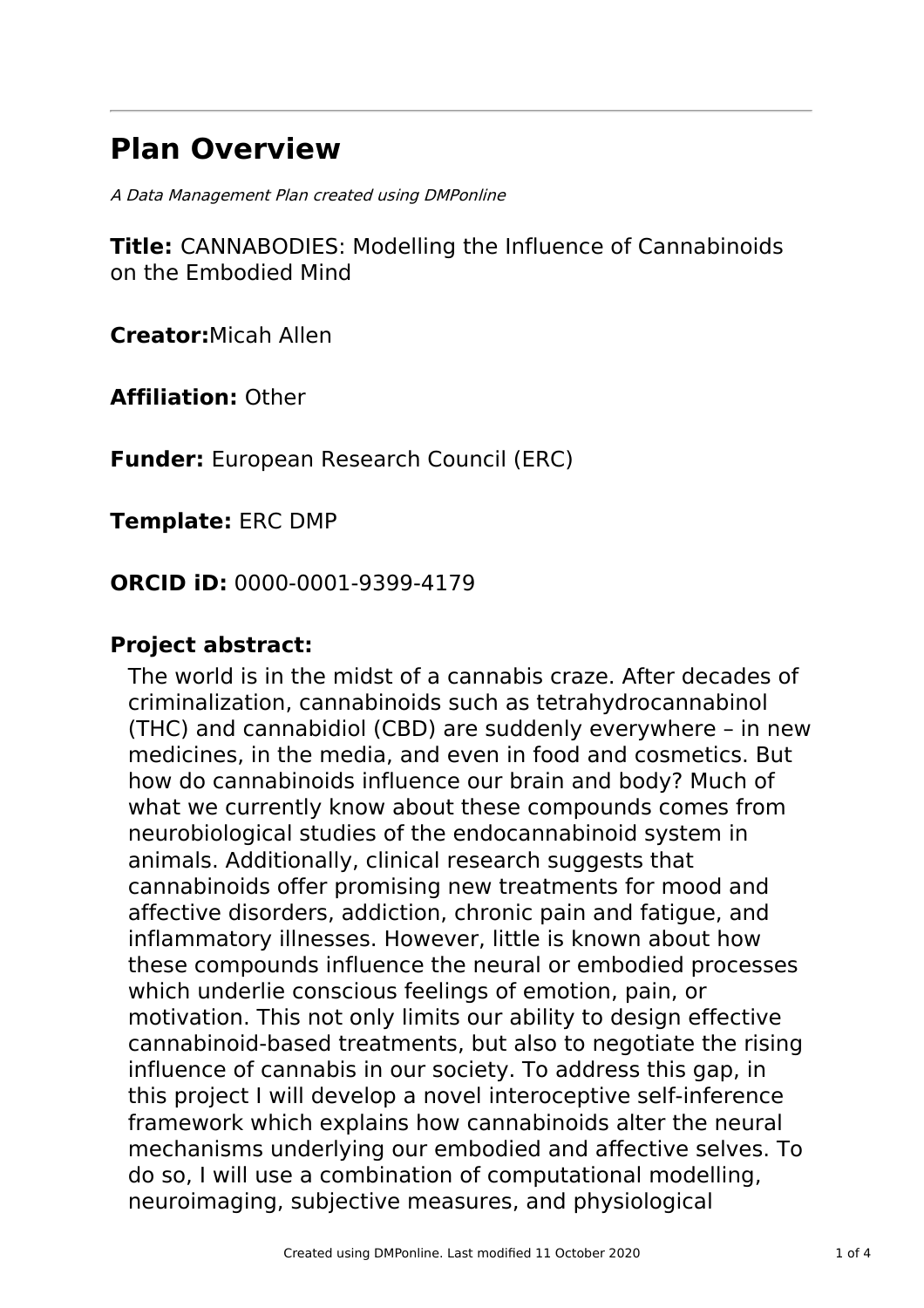recordings to map the influence of cannabinoids on brain-body interaction in four key psychological domains: interoception, emotion, motivation, and pain. This will enable me to reveal the computational mechanisms by which cannabinoids influence each of these domains. Further, by pooling data across all projects, I will deliver the largest single neuroimaging study of cannabinoid mechanisms to date. This project will answer questions such as: what is the computational basis of cannabinoid effects on brain and behavior? Do THC and CBD exert opposing or complementary effects on neural and visceral signals? What are the exact phenomenological effects of these drugs, and do they depend on idiosyncrasies in brain-body dynamics?

**ID:** 64303

### **Last modified:** 11-10-2020

### **Grant number / URL:** 948788

### **Copyright information:**

The above plan creator(s) have agreed that others may use as much of the text of this plan as they would like in their own plans, and customise it as necessary. You do not need to credit the creator(s) as the source of the language used, but using any of the plan's text does not imply that the creator(s) endorse, or have any relationship to, your project or proposal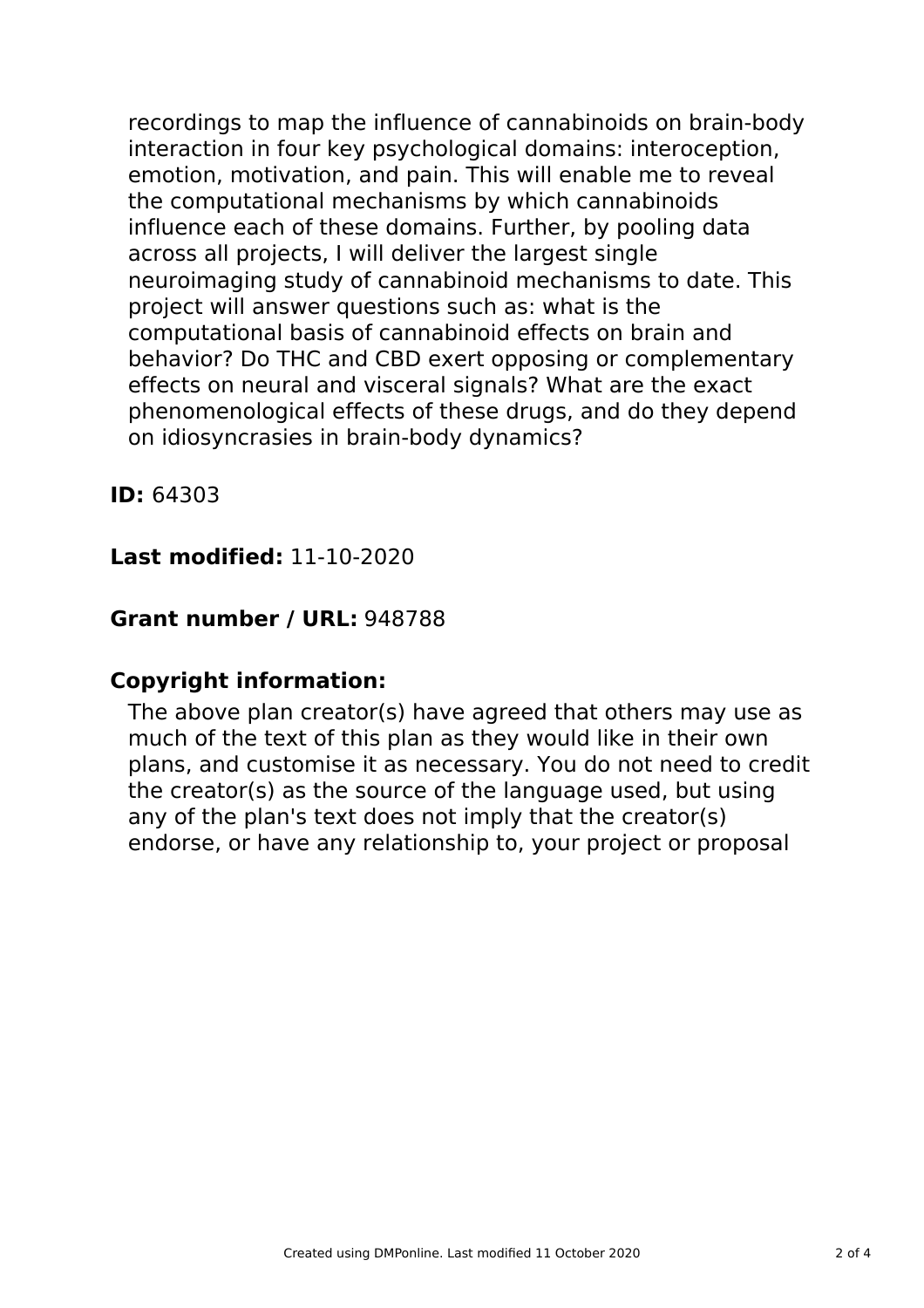# **CANNABODIES: Modelling the Influence of Cannabinoids on the Embodied Mind**

### **Summary**

#### **Project Acronym**

CANNABODIES

#### **Project Number**

948788

#### **Provide a dataset summary**

This DMP covers the data that will be acquired during the CANNABODIES project. NeuroFlux aims to uncover how the phytocannabinoid compounds THC and CBD influence decision-making, brain-body interaction, and interoception. The project is comprised of four core studies, each probing cannabinoid influences on a unique domain of decision making. Each study will generate a new dataset of physiological data and behavioral responses. Shared data will include, where possible, anonymized brain, physiological, and behavioral data. This will allow other groups to replicate all reported findings.

## **FAIR data and resources**

#### **1. Making data findable**

We intend to provide metadata for all projects. We hope to follow DataCite metadata scheme http://schema.datacite.org/ or https://fairsharing.org/ which provides flexibility in our interdisciplinary research field. Task and analysis code will be provided via openaccess public github repositories and linked to the data and metadata. We intend to provide data via the Open Science Framework and Zenodo, two public domain data sharing websites.

#### **2. Making data openly accessible**

We intend to make as much data as possible openly accessible. This will primarily entail behavioural responses and physiological time courses. We plan to deposit the data on